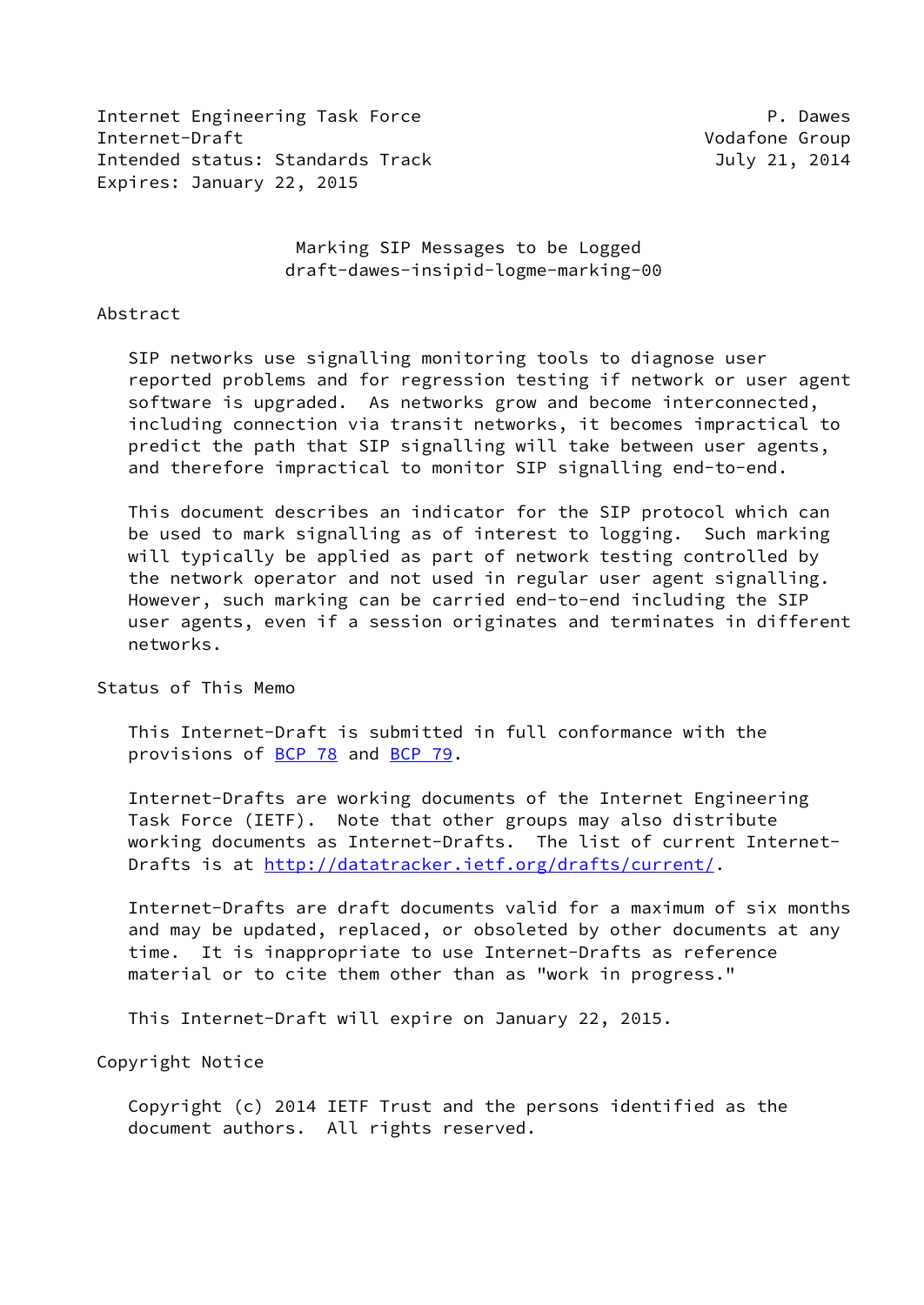Internet-Draft **log me marking and all analy 2014** 

This document is subject to **[BCP 78](https://datatracker.ietf.org/doc/pdf/bcp78)** and the IETF Trust's Legal Provisions Relating to IETF Documents

 [\(http://trustee.ietf.org/license-info](http://trustee.ietf.org/license-info)) in effect on the date of publication of this document. Please review these documents carefully, as they describe your rights and restrictions with respect to this document. Code Components extracted from this document must include Simplified BSD License text as described in Section 4.e of the Trust Legal Provisions and are provided without warranty as described in the Simplified BSD License.

# Table of Contents

| 1.                                                                  | $\overline{3}$                                  |
|---------------------------------------------------------------------|-------------------------------------------------|
| 2.                                                                  | $\frac{3}{3}$                                   |
| 3.                                                                  |                                                 |
| Skeleton Diagnostic Procedure<br>$\overline{4}$ .                   |                                                 |
| 5.<br>Protocol for Log-Me Marking                                   | $\frac{4}{6}$ or $\frac{1}{6}$ or $\frac{1}{6}$ |
| $5.1$ . Configuration for Log-Me Marking                            |                                                 |
| $5.2$ . Starting and Stopping Log-Me Marking                        |                                                 |
| $5.3$ . End Points of Log-Me Marking                                |                                                 |
| $5.3.1$ . Originating and Terminating User Agent                    | $\frac{6}{7}$                                   |
| 5.3.2. Originating Edge Proxy and Terminating Edge Proxy            |                                                 |
|                                                                     |                                                 |
| 5.5. Missing Log-me Marker in Dialog Being Logged $\cdots \cdots$ 9 |                                                 |
| $\underline{5.6}$ . Logging Multiple Simultaneous Dialogs 10        |                                                 |
| 5.7. Forked Requests and Back to Back User Agents 10                |                                                 |
| 5.7.1. Propagating the Log-me Marker in Forked Requests 10          |                                                 |
| 5.7.2. B2BUA Processing of Log-Me Marker 10                         |                                                 |
|                                                                     |                                                 |
| $5.8.1$ . Header Field Parameter for Session-ID 10                  |                                                 |
| $5.8.2$ . Identifying Test Cases 11                                 |                                                 |
|                                                                     |                                                 |
|                                                                     |                                                 |
|                                                                     |                                                 |
| $\underline{6.2.1}$ . The Log-Me Marker 11                          |                                                 |
| $\underline{6.2.2}$ . Activating Debug 11                           |                                                 |
|                                                                     |                                                 |
| 7. Augmented BNF for the "debug" Parameter 12                       |                                                 |
|                                                                     |                                                 |
| Registration of the "debug" Parameter $\cdots$ 12<br>8.1.           |                                                 |
|                                                                     |                                                 |
| 9.1. Normative References 12                                        |                                                 |
| 9.2. Informative References                                         | 13                                              |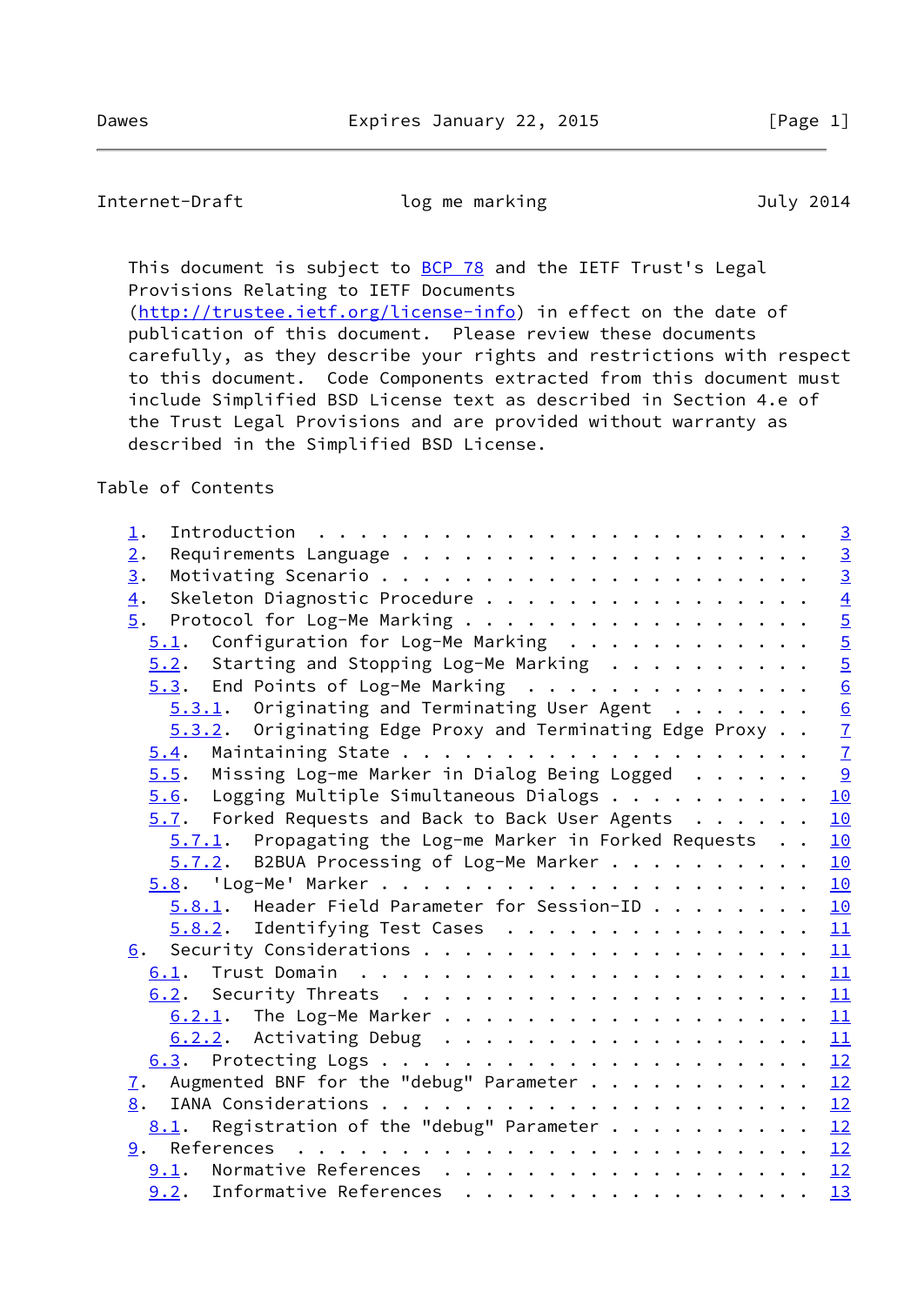Dawes **Expires January 22, 2015** [Page 2]

<span id="page-2-1"></span>Internet-Draft and log me marking and the July 2014

# <span id="page-2-0"></span>[1](#page-2-0). Introduction

 If users experience problems with setting up sessions using SIP, their service provider needs to find out why by examining the SIP signalling. Also, if network or user agent software or hardware is upgraded regression testing is needed. Such diagnostics apply to a small proportion of network traffic and can apply end-to-end, even if signalling crosses several networks possibly belonging to several different network operators. It may not be possible to predict the path through those networks in advance, therefore a mechanism is needed to mark a session as being of interest so that SIP entities along the signalling path can provide diagnostic logging. This document describes a solution that meets the requirements for such a 'log me' marker for SIP signalling as defined in [draft-insipid-logme](https://datatracker.ietf.org/doc/pdf/draft-insipid-logme-reqs) [reqs](https://datatracker.ietf.org/doc/pdf/draft-insipid-logme-reqs) [\[I-D.dawes-insipid-logme-reqs](#page-13-5)].

<span id="page-2-2"></span>[2](#page-2-2). Requirements Language

 The key words "MUST", "MUST NOT", "REQUIRED", "SHALL", "SHALL NOT", "SHOULD", "SHOULD NOT", "RECOMMENDED", "MAY", and "OPTIONAL" in this document are to be interpreted as described in [RFC 2119 \[RFC2119](https://datatracker.ietf.org/doc/pdf/rfc2119)].

<span id="page-2-3"></span>[3](#page-2-3). Motivating Scenario

 Signalling for SIP session setup can cross several networks, and these networks may not have common ownership and also may be in differrent countries. If a single operator wishes to perform regression testing or fault diagnosis end-to-end, the separate ownership of networks that carry the signalling and the explosion in the number of possible signalling paths through SIP entities from the originating to the terminating user make it impractical to pre configure logging of an end-to-end SIP signalling of a session of interest.

 The figure below shows an example of a signalling path through multiple networks.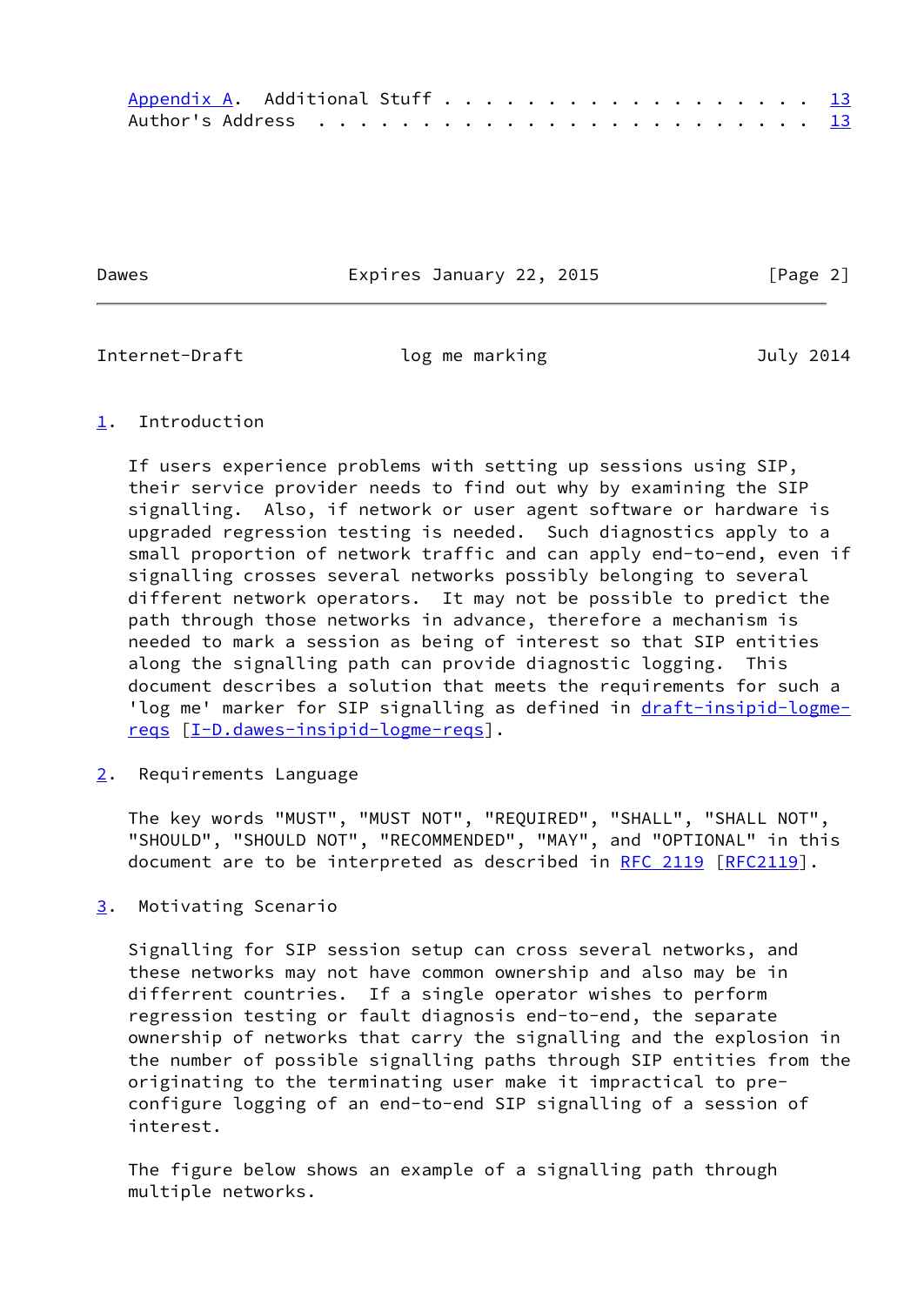# Dawes **Expires January 22, 2015** [Page 3]

<span id="page-3-0"></span>

Internet-Draft **log me marking and all analy 2014** 

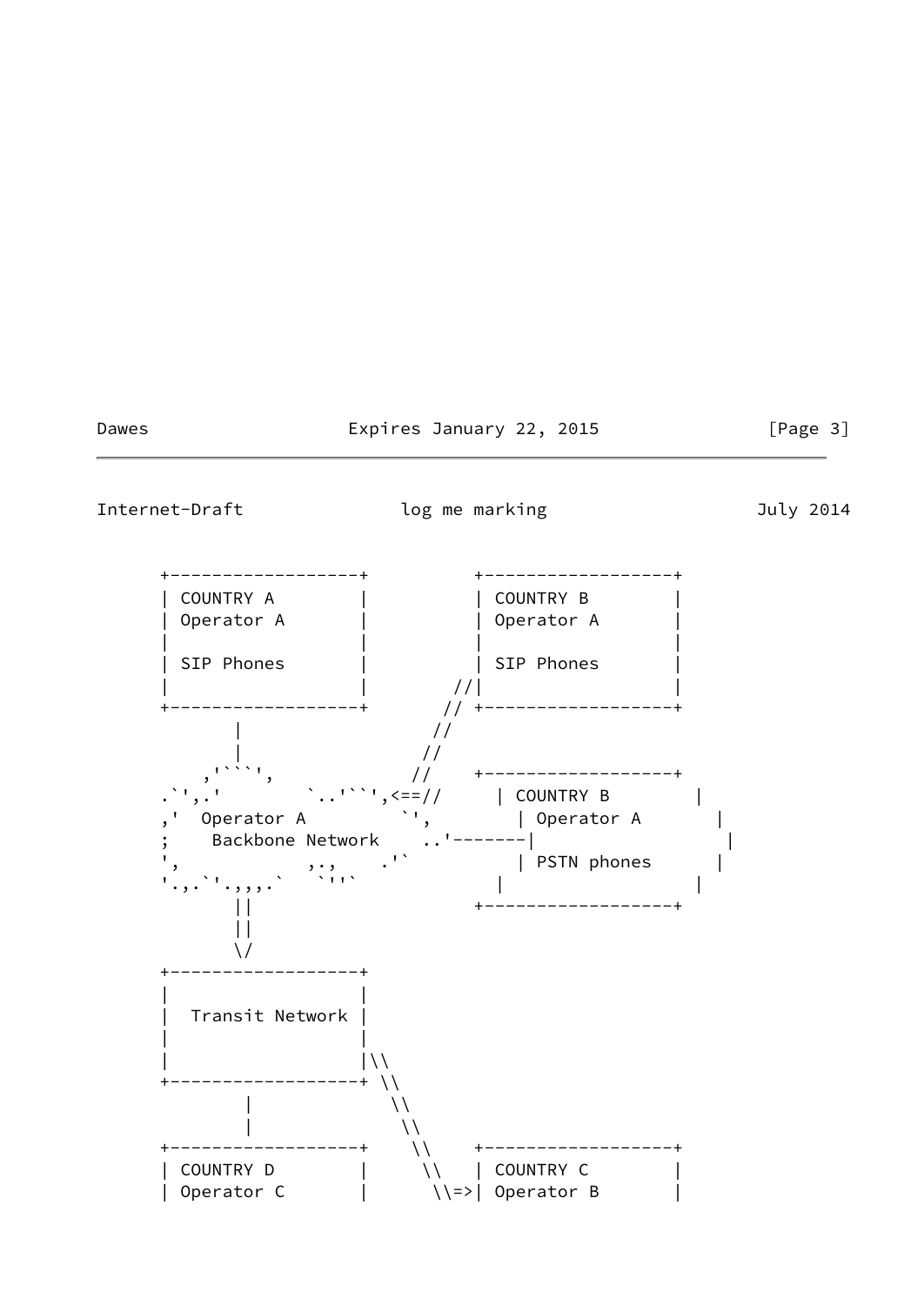| SIP Phones | SIP Phones |
|------------|------------|
|            |            |
|            |            |

Figure 1: Example signalling path through multiple networks

<span id="page-4-0"></span>[4](#page-4-0). Skeleton Diagnostic Procedure

The skeleton diagnostic procedure is as follows:

- o The user's user agent is placed in debug mode. The user agent logs its own signalling and inserts a log me marker into SIP requests for session setup
- o All SIP entities that the signalling traverses, from the first proxy the user agent connects to at the edge of the network to the destination user agent, can detect that the log me marker is

| $\sim$ $\sim$ $\sim$ |  |  |
|----------------------|--|--|

Dawes **Expires January 22, 2015** [Page 4]

<span id="page-4-2"></span>Internet-Draft **log me marking and all analy 2014** 

 present and can log SIP requests and responses that contain the marker if configured to do so.

- o Subsequent responses and requests in the same dialog are logged.
- o Logging stops, either because the dialog has ended or because a 'stop event', typically expiry of a certain amount of time, occurred
- o The user's user agent and any other SIP entity that has logged signalling sends logs to a server that is co-ordinating diagnostics.
- <span id="page-4-1"></span>[5](#page-4-1). Protocol for Log-Me Marking

 This clause describes the protocol solution to the log-me requirements described in [draft-dawes-insipid-logme-reqs](https://datatracker.ietf.org/doc/pdf/draft-dawes-insipid-logme-reqs) [\[I-D.dawes-insipid-logme-reqs](#page-13-5)].

<span id="page-4-3"></span>[5.1](#page-4-3). Configuration for Log-Me Marking

Configuration of a user agent or proxy to perform log-me marking can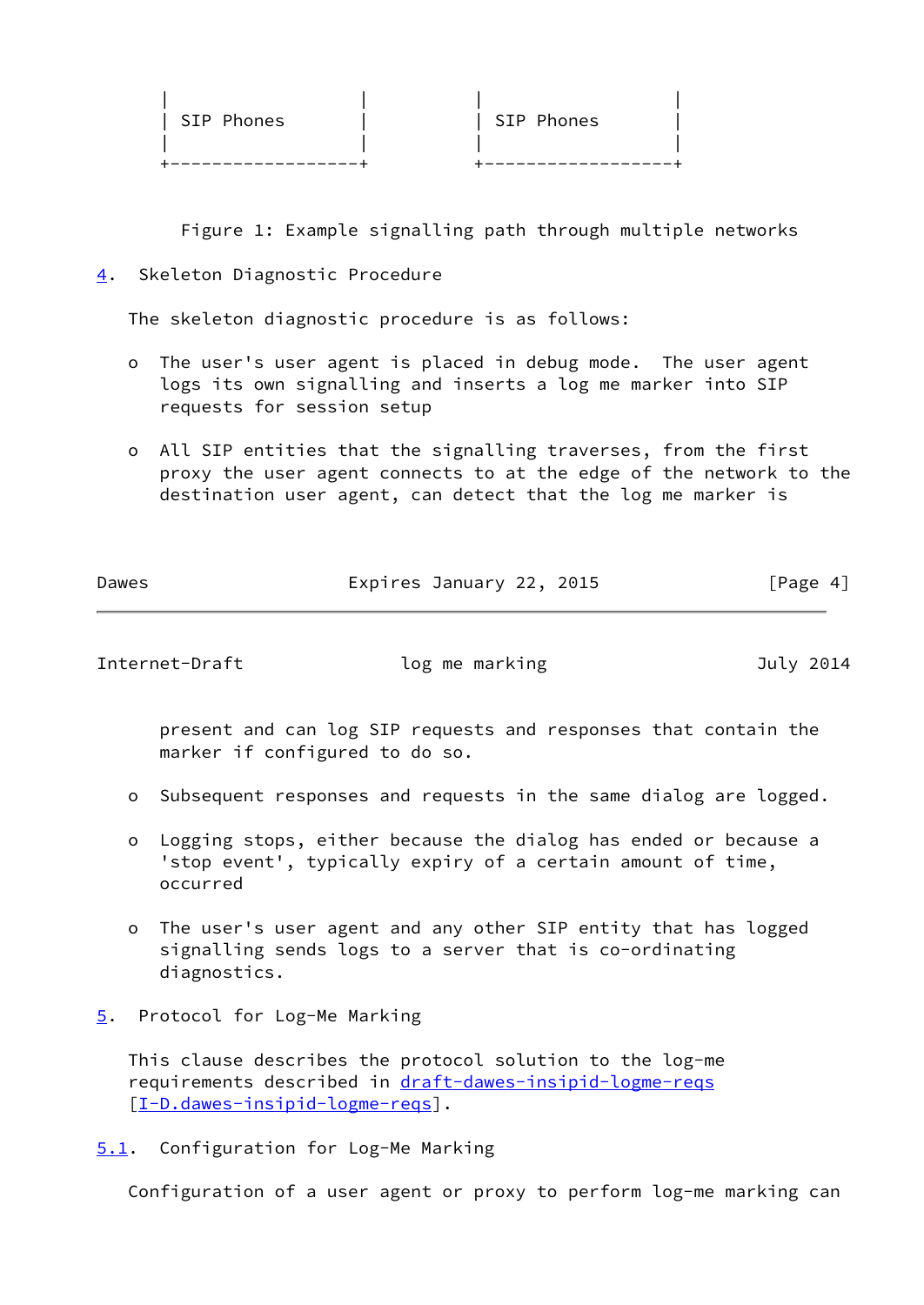be done in any way that is convenient to the configured entity. For example, an XML file might be used to list conditions for starting and stopping based on time.

> <start>09:00:00</start> <stop>09:10:00</stop>

Figure 2: Simple example log-me configuration

 Logging is on a per-dialog basis and individual logs are differentiated by their test identifier, which is defined in [Section 5.8.2](#page-11-0) of this document. Therefore, an individual log for an individual dialog is closed when that dialog ends. Logging is typically done separately from regualar operation, which means that tests can be designed to be short enough to troubleshoot quickly and to limit the size of individual logs. If logging is configured so that everything is logged for a specified number of minutes then several separate dialogs might start and finish meaning that several logs may be generated, each one distinguished by its test identifier.

<span id="page-5-0"></span>[5.2](#page-5-0). Starting and Stopping Log-Me Marking

 A proxy or user agent needs to determine when it needs to log-me mark a SIP request or response. A user agent or proxy log-me marks a request or response for two reasons: either it is configured to do so or it has detected that a dialog is being log-me marked and maintains

| Dawes | Expires January 22, 2015 | [Page 5] |
|-------|--------------------------|----------|
|-------|--------------------------|----------|

<span id="page-5-2"></span>Internet-Draft log me marking and July 2014

 state to ensure that all requests and responses in the dialog are log-me marked. A regression test might be configured to log-me mark all SIP dialogs created during a given time period whereas a troubleshooting test might be configured to mark a dialog based on criteria specific to a reported fault. When configuration has caused a user agent or proxy to start log-me marking requests and responses, marking continues until the dialog ends.

<span id="page-5-1"></span>[5.3](#page-5-1). End Points of Log-Me Marking

 Log-me marking is initiated on a dialog creating side controlled by configuration. The dialog terminating side detects an incoming log me marker and reacts accordingly.

<span id="page-5-3"></span>[5.3.1](#page-5-3). Originating and Terminating User Agent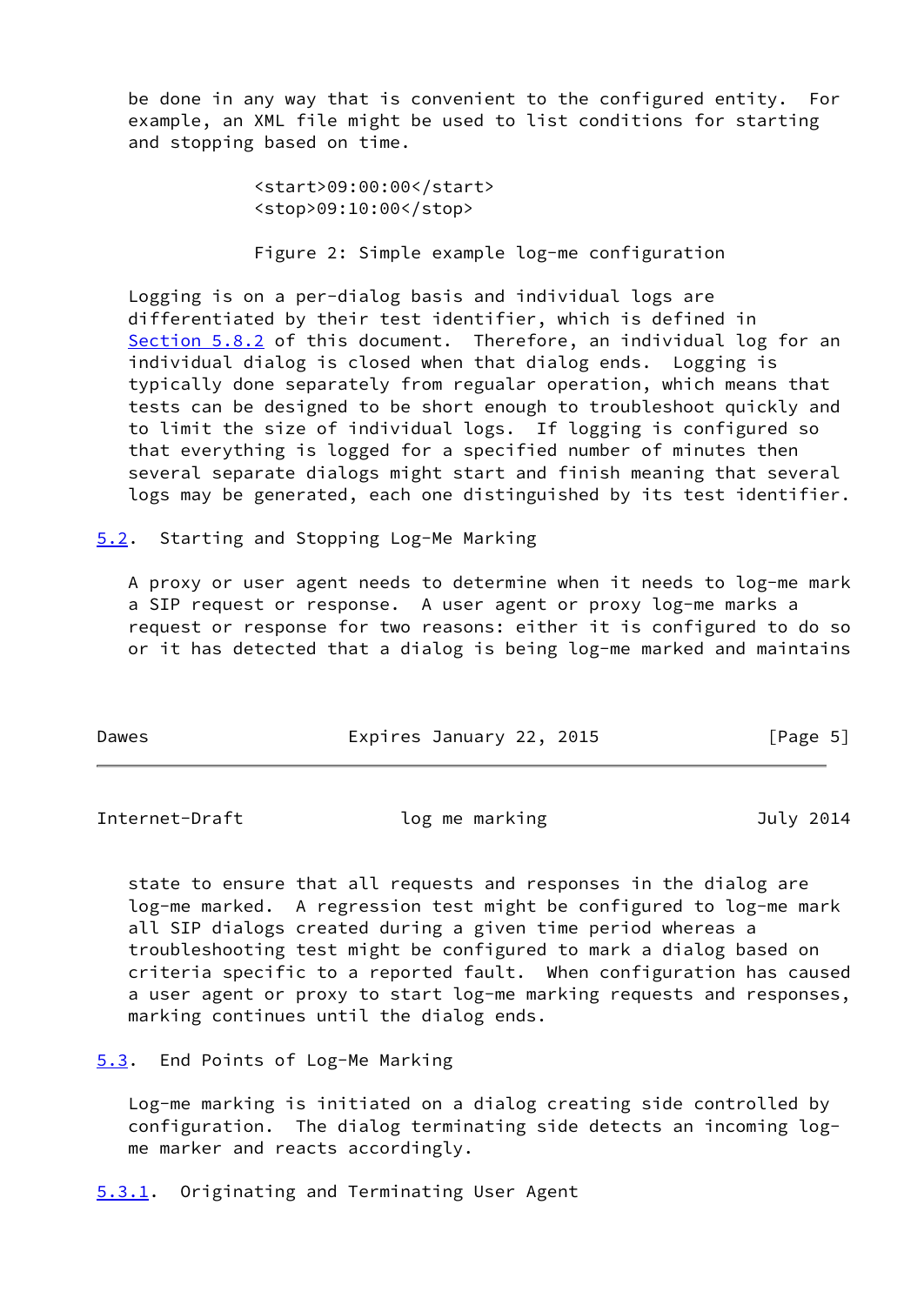In the simplest case, an originating user agent will insert a log-me marker in the dialog-creating SIP request and all subsequent SIP requests within that dialog. The log-me marker is carried to the terminating user agent and the terminating user agent echoes the log me marker in responses. If the terminating user agent sends an in dialog request on a dialog that is being log-me marked, it inserts a log-me marker and the originating user agent echoes the log-me marker in responses. This basic case suggests the following principles:

- o The originating user agent is configured for debug
- o The terminating user agent is not configured for debug and cannot initiate log-me marking.
- o The originating user agent logs its own signalling and inserts a log me marker into the dialog-creating SIP request and subsequent in-dialog SIP requests.
- o The terminating user agent can detect that a dialog is of interest to logging by the existence of a log-me marker in an incoming dialog-creating SIP request.
- o The terminating user agent MUST echo a log-me marker in responses to a SIP request that included a log-me marker.
- o If the terminating user agent has detected that a dialog is being log-me marked, it inserts a log-me marker in any in-dialog SIP requests that it sends.

Dawes Expires January 22, 2015 [Page 6]

<span id="page-6-1"></span>Internet-Draft and log me marking and the July 2014

# <span id="page-6-0"></span>[5.3.2](#page-6-0). Originating Edge Proxy and Terminating Edge Proxy

 Some user agents might not support log-me marking. In order to test sessions involving such user agents, the log-me marker is inserted by edge proxies on the originating and terminating sides. The log-me marker is carried to the terminating user agent but the terminating user agent is not able to echo the log-me marker in responses to that request. Therefore the terminating edge proxy inserts a log-me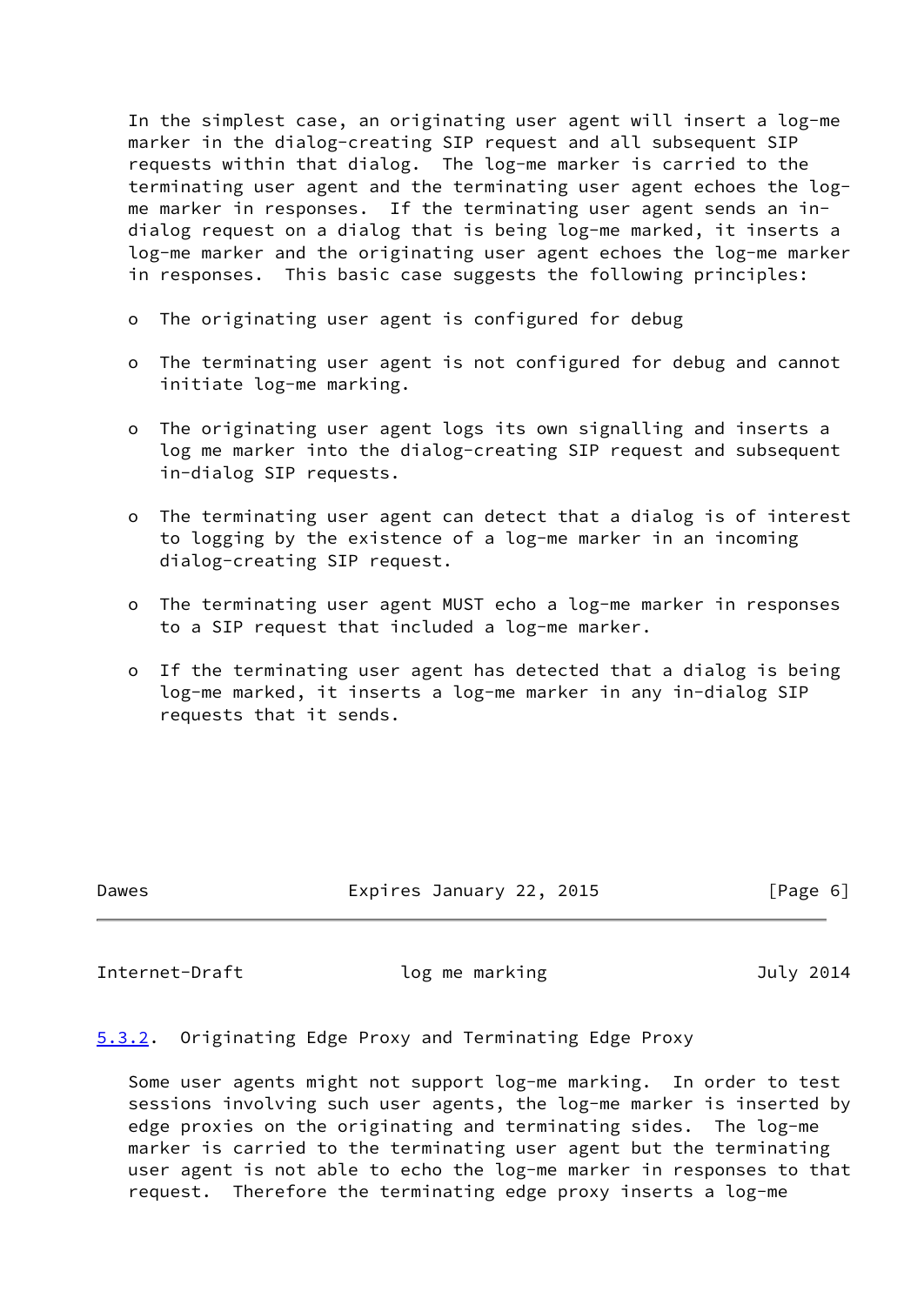marker in reponses to the request. Likewise, if the terminating user agent sends an in-dialog request, the terminating edge proxy inserts a log-me marker and the originating edge proxy echoes the log-me marker in responses to that request. This case suggests the following principles:

- o The originating edge proxy is configured for debug.
- o The terminating edge proxy is not configured for debug and cannot initiate log-me marking.
- o The originating edge proxy logs its own signalling and inserts a log me marker into SIP requests for session setup.
- o The terminating edge proxy can detect that a dialog is of interest to logging by the existence of a log-me marker in an incoming SIP request.
- o The terminating edge proxy MUST echo a log-me marker in responses to a SIP request that included a log-me marker.
- o If the terminating edge proxy has detected that a dialog is being log-me marked, it inserts a log-me marker in in-dialog SIP requests from the terminating user agent.
- o The originating edge proxy echoes the log-me marker in responses to in-dialog requests received from the terminating side.
- <span id="page-7-0"></span>[5.4](#page-7-0). Maintaining State

 If a proxy inserts a log-me marker in a SIP request (because a user agent did not) then it must ensure that a log-me marker is also inserted in responses to that request. A proxy on the terminating side that receives a SIP reqeust with a log-me marker may also ensure that responses to that requset contain a log-me marker by inserting one if the terminating user agent did not. Entities that perform this log-me marking or checking must maintain a record of which dialogs are being log-me marked.

Dawes **Expires January 22, 2015** [Page 7]

Internet-Draft log me marking and July 2014

In the figure below, the edge proxy in the originating network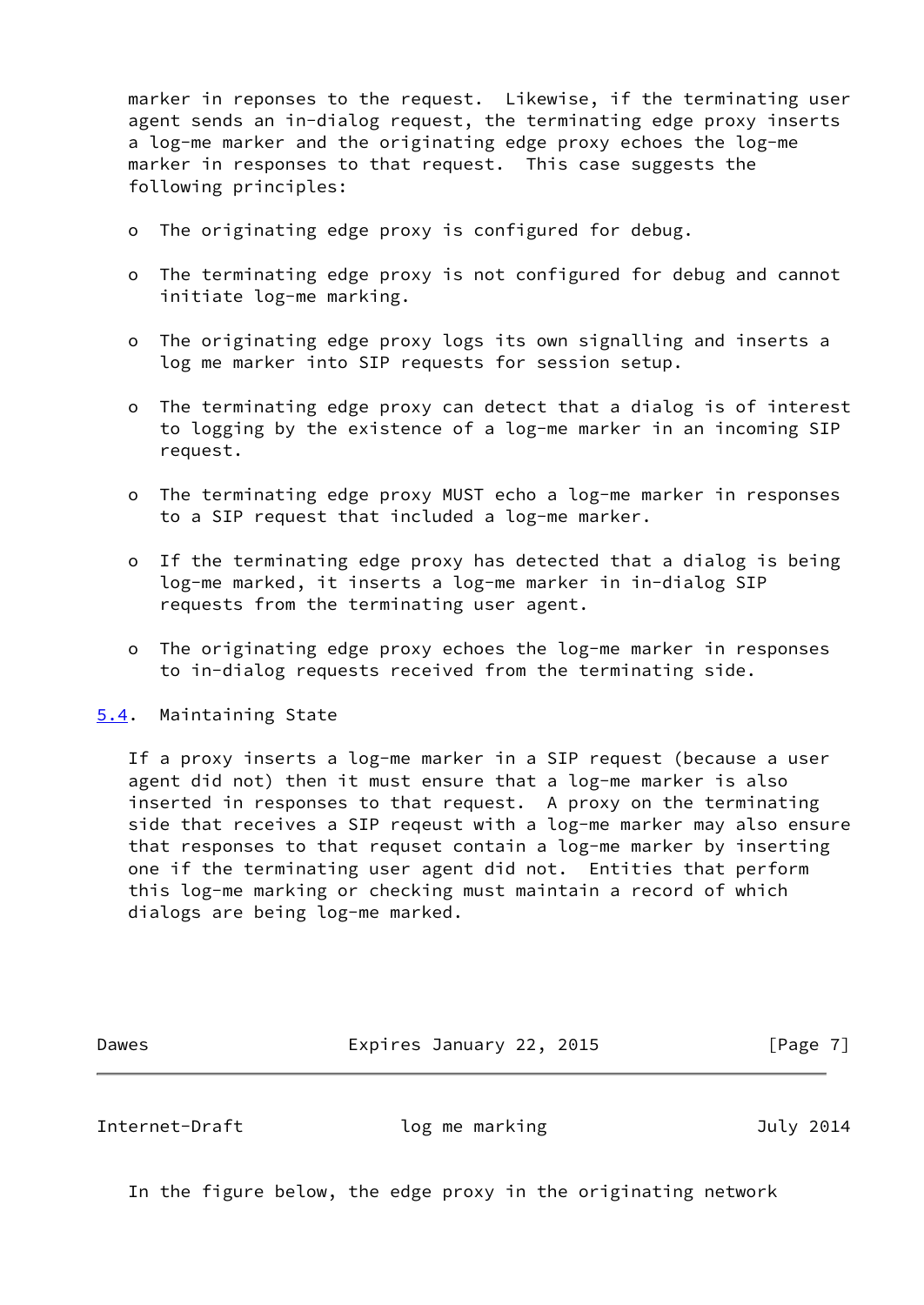maintains state to ensure log-me marking of SIP requests and in the terminating network the registrar maintains state to ensure log-me marking of SIP responses. Such behaviour is useful for logging if end devices do not insert or echo a log-me marker.

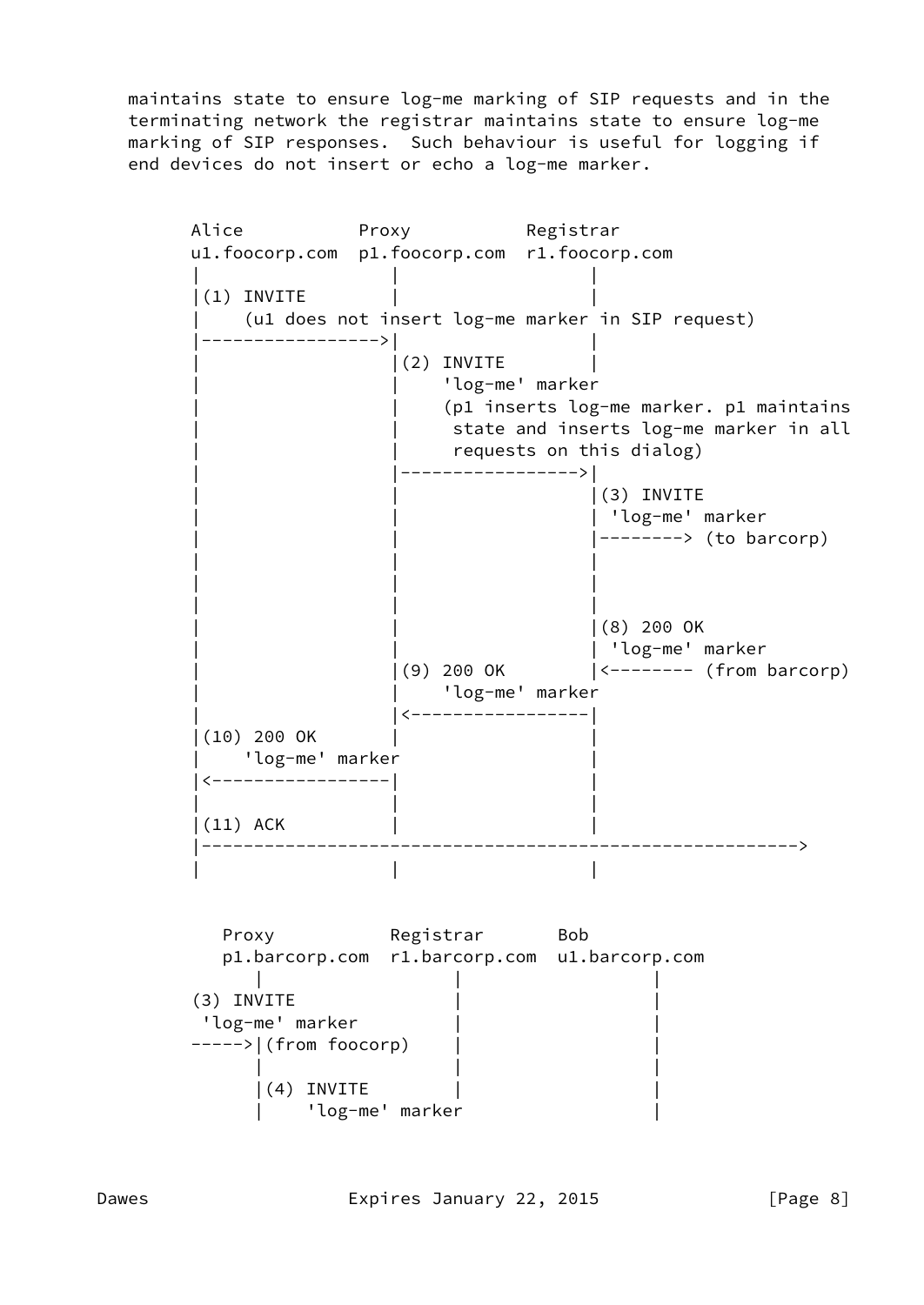<span id="page-9-1"></span>

Figure 3: Maintaining state for log-me marking

<span id="page-9-0"></span>[5.5](#page-9-0). Missing Log-me Marker in Dialog Being Logged

 A terminating user agent or terminating edge proxy that has been echoing markers in responses for a given dialog might receive a SIP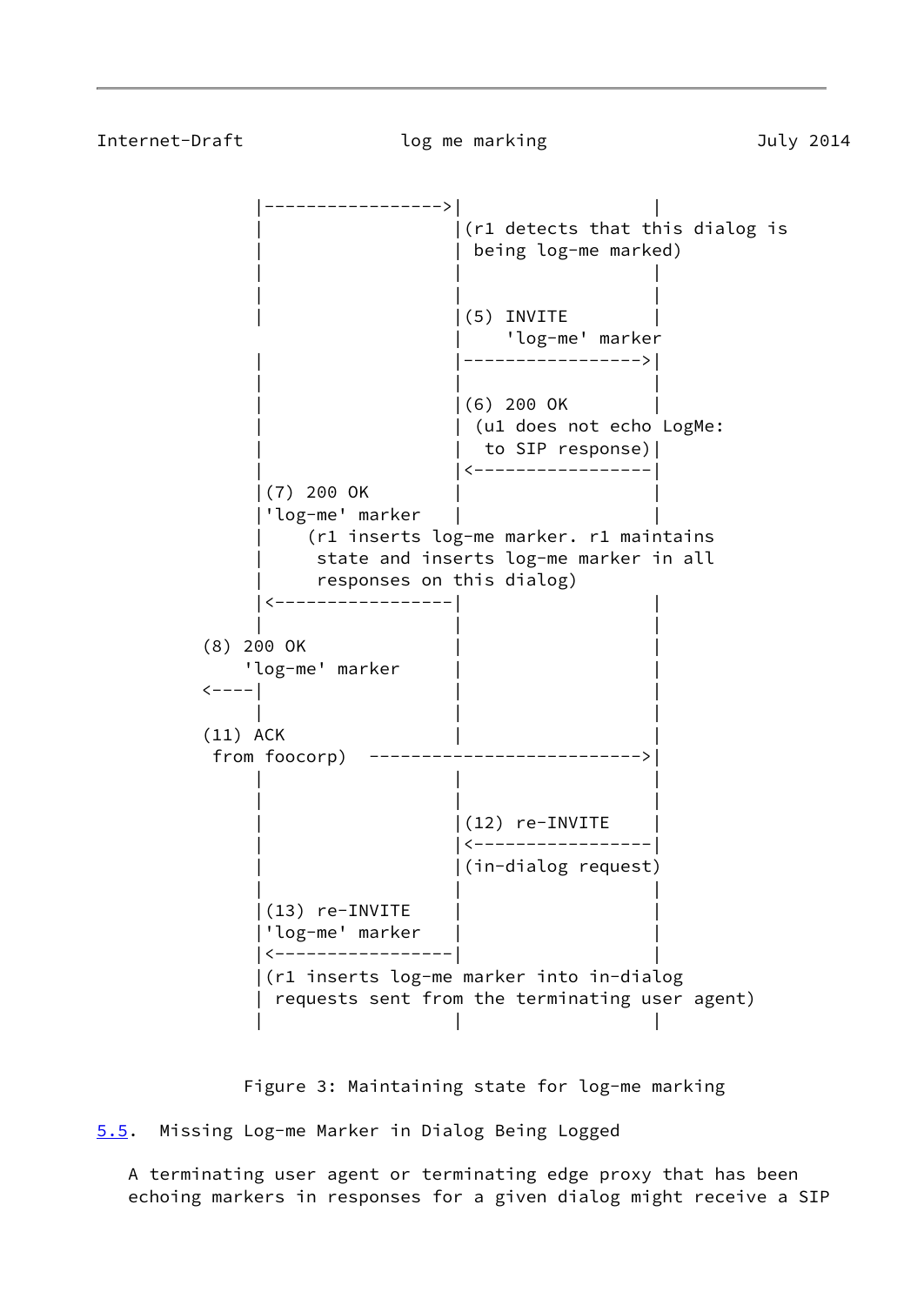request that has not been log-me marked. Since log-me marking is done per dialog, this is an error. In such cases, the proxy SHOULD

Dawes **Expires January 22, 2015** [Page 9]

<span id="page-10-1"></span>Internet-Draft log me marking and July 2014

 consider log-me marking to have ended and MUST NOT mark a response to the unmarked request, responses to subsequent requests in the dialog, or in-dialog requests sent from the terminating side. Similarly, log-me marking that begins mid-dialog is an error case and the terminating user agent or edge proxy MUST NOT log-me mark responses to the marked request, responses to subsequent requests in the dialog, or in-dialog requests from the terminating side.

<span id="page-10-0"></span>[5.6](#page-10-0). Logging Multiple Simultaneous Dialogs

 An originating or terminating user agent and SIP entities on the signaling path can log multiple SIP dialogs simultaneously, these dialogs are differentiated by their test identifier.

- <span id="page-10-2"></span>[5.7](#page-10-2). Forked Requests and Back to Back User Agents
- <span id="page-10-3"></span>[5.7.1](#page-10-3). Propagating the Log-me Marker in Forked Requests

Log-me marking is copied into forked requests.

<span id="page-10-4"></span>[5.7.2](#page-10-4). B2BUA Processing of Log-Me Marker

 A B2BUA SHOULD act on the terminating side as described for a terminating user agent and therefore log marked incoming requests, echo log-me marking in responses to log-me marked requests, and log me mark in-dialog SIP requests that it sends if the dialog is being log-me marked.

 A B2BUA SHOULD act on the originating side as described for an originating user agent and therefore mark SIP requests if and only if configured to do so, and echo log-me marking in responses to in dialog requests received from the terminating side.

<span id="page-10-5"></span>[5.8](#page-10-5). 'Log-Me' Marker

<span id="page-10-6"></span>[5.8.1](#page-10-6). Header Field Parameter for Session-ID

 A new header field parameter called debug is defined to be used with the Session-ID header field (described in [draft-ietf-insipid-session-](https://datatracker.ietf.org/doc/pdf/draft-ietf-insipid-session-id)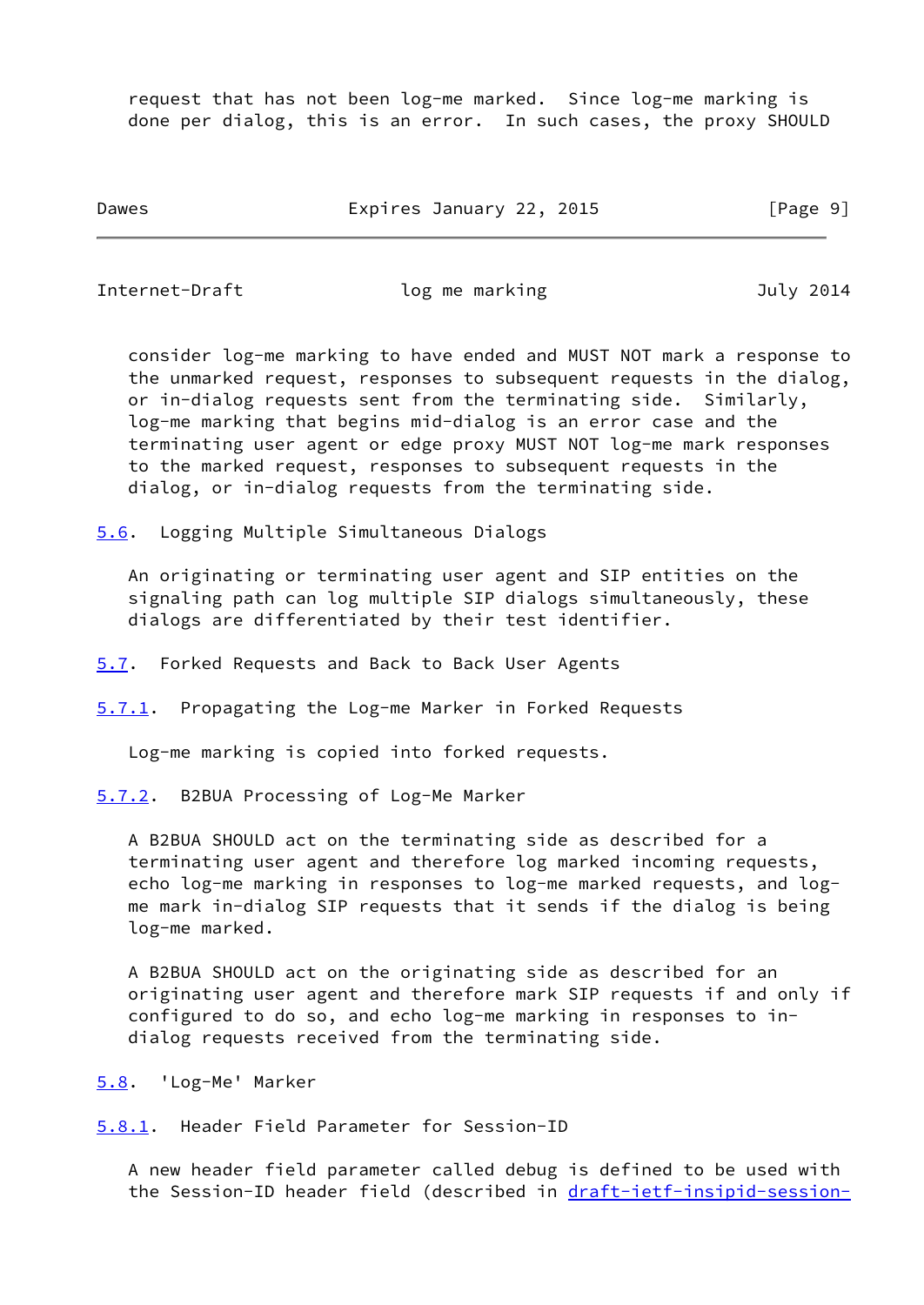[id](https://datatracker.ietf.org/doc/pdf/draft-ietf-insipid-session-id) [[I-D.ietf-insipid-session-id\]](#page-13-6)).

<span id="page-11-1"></span>

| Dawes          |               | Expires January 22, 2015 |                                                | [Page 10]      |
|----------------|---------------|--------------------------|------------------------------------------------|----------------|
| Internet-Draft |               | log me marking           |                                                | July 2014      |
|                | Alice         | Proxy                    | Registrar                                      | Debug Server   |
|                |               |                          | ul.foocorp.com pl.foocorp.com rl.foocorp.com   | d1.foocorp.com |
|                |               |                          |                                                |                |
|                | INVITE<br>(1) |                          |                                                |                |
|                |               |                          | Session-ID: ab30317f1a784dc48ff824d0d3715d86;  |                |
|                |               |                          | remote=47755a9de7794ba387653f2099600ef2; debug |                |
|                |               |                          |                                                |                |
|                |               |                          |                                                |                |

 Figure 4: Log-me marking using the "debug" Session-ID: header field parameter

<span id="page-11-0"></span>[5.8.2](#page-11-0). Identifying Test Cases

 The test case identifier is the Session-ID in the Session-ID header field (described in [draft-ietf-insipid-session-id](https://datatracker.ietf.org/doc/pdf/draft-ietf-insipid-session-id) [\[I-D.ietf-insipid-session-id](#page-13-6)]). A log relates to exactly one dialog and logs are distinguished by their test case identifier.

<span id="page-11-2"></span>[6](#page-11-2). Security Considerations

<span id="page-11-3"></span>[6.1](#page-11-3). Trust Domain

 Since a log me marker may cause a SIP entity to log the SIP header and body of a request or response, the log me marker SHOULD be removed at a trust domain boundary. If a prior agreement to log sessions exists with the net hop network then the log me marker might not be removed.

<span id="page-11-4"></span>[6.2](#page-11-4). Security Threats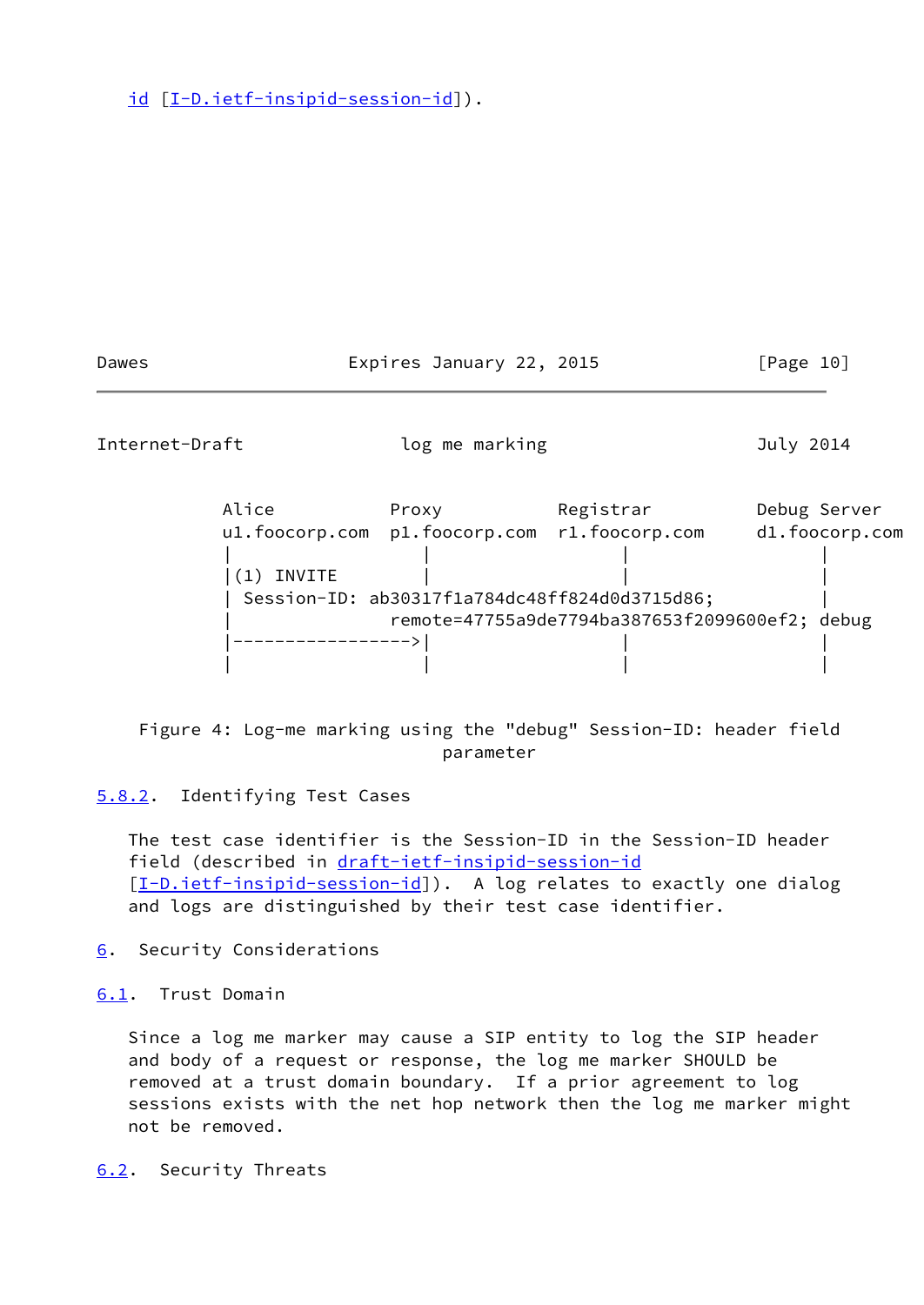### <span id="page-12-0"></span>[6.2.1](#page-12-0). The Log-Me Marker

 The log me marker is not sensitive information, although it will sometimes be inserted because a particular device is experiencing problems.

 The presence of a log me marker will cause some SIP entities to log signalling. Therefore, this marker MUST be removed at the earliest opportunity if it has been incorrectly inserted.

# <span id="page-12-1"></span>[6.2.2](#page-12-1). Activating Debug

 Activating a debug mode affects the operation of a user agent, therefore it MUST be supplied by an authorized server to an authorized user agent, it MUST NOT be altered in transit, and it MUST NOT be readable by an unauthorized third party.

| Dawes | Expires January 22, 2015 | [Page 11] |
|-------|--------------------------|-----------|
|       |                          |           |

<span id="page-12-3"></span>

| Internet-Draft | log me marking | July 2014 |
|----------------|----------------|-----------|
|                |                |           |

# <span id="page-12-2"></span>[6.3](#page-12-2). Protecting Logs

 A SIP entity that has logged information SHOULD encrypt it, such that it can be decrypted only by a person authorized to examine the logged information.

<span id="page-12-4"></span>[7](#page-12-4). Augmented BNF for the "debug" Parameter

ABNF is described in [RFC 5234](https://datatracker.ietf.org/doc/pdf/rfc5234) [[RFC5234](https://datatracker.ietf.org/doc/pdf/rfc5234)]

debug-param = "debug"

<span id="page-12-5"></span>[8](#page-12-5). IANA Considerations

<span id="page-12-6"></span>[8.1](#page-12-6). Registration of the "debug" Parameter

 The following parameter is to be added to the "Header Field Parameters and Parameter Values" section of the SIP parameter registry:

 +--------------+----------------+-------------------+-----------+ | Header Field | Parameter Name | Predefined Values | Reference | +--------------+----------------+-------------------+-----------+ | Session-ID | debug | No | [RFCXXXX] | +--------------+----------------+-------------------+-----------+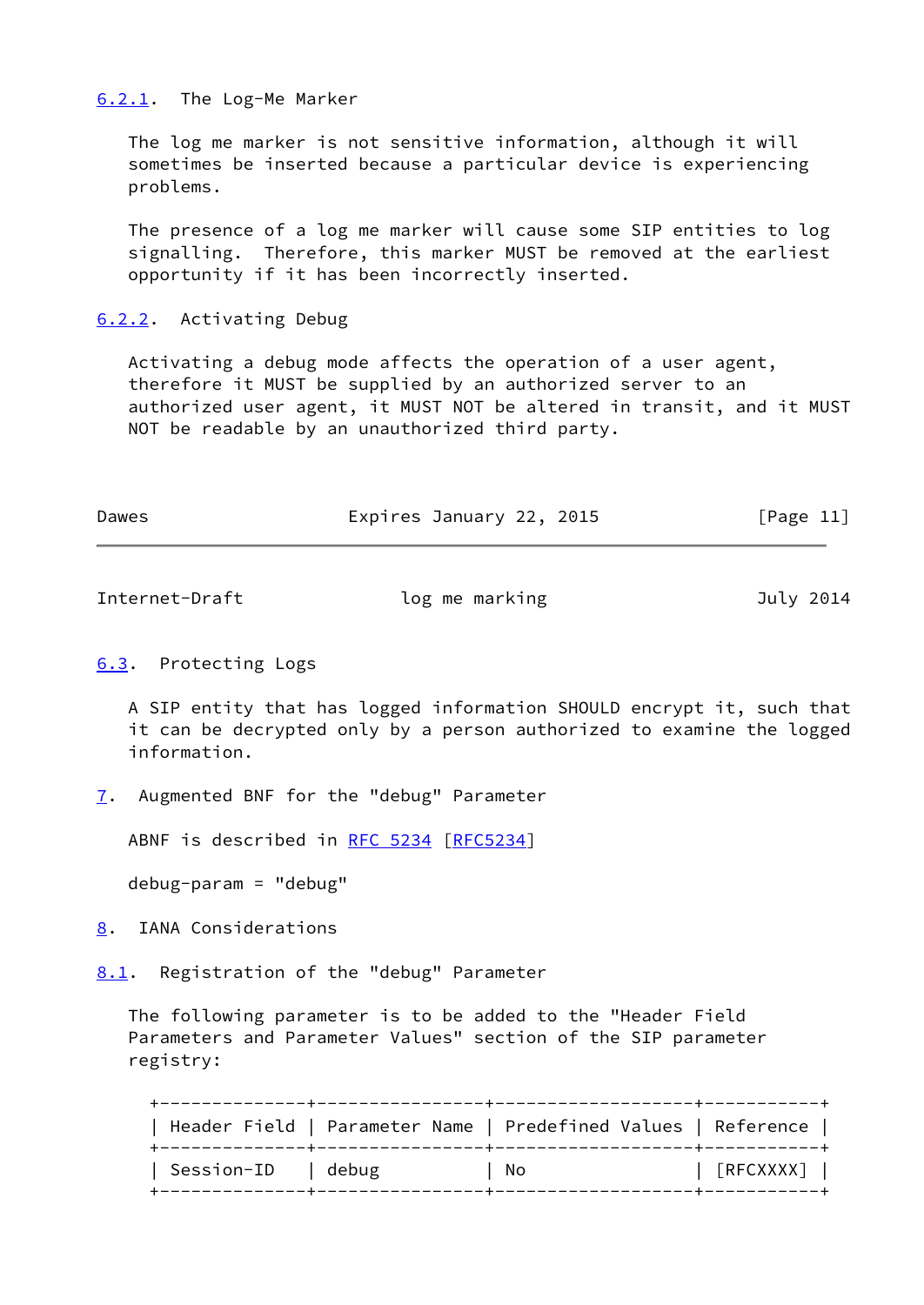Table 1

<span id="page-13-0"></span>[9](#page-13-0). References

<span id="page-13-1"></span>[9.1](#page-13-1). Normative References

<span id="page-13-5"></span> [I-D.dawes-insipid-logme-reqs] Dawes, P., "Requirements for Marking SIP Messages to be Logged", [draft-dawes-insipid-logme-reqs-00](https://datatracker.ietf.org/doc/pdf/draft-dawes-insipid-logme-reqs-00) (work in progress), January 2014.

- <span id="page-13-6"></span> [I-D.ietf-insipid-session-id] Jones, P., Pearce, C., Polk, J., and G. Salgueiro, "End to-End Session Identification in IP-Based Multimedia Communication Networks", [draft-ietf-insipid-session-id-06](https://datatracker.ietf.org/doc/pdf/draft-ietf-insipid-session-id-06) (work in progress), April 2014.
- [RFC2119] Bradner, S., "Key words for use in RFCs to Indicate Requirement Levels", [BCP 14](https://datatracker.ietf.org/doc/pdf/bcp14), [RFC 2119](https://datatracker.ietf.org/doc/pdf/rfc2119), March 1997.

| Dawes | Expires January 22, 2015 | [Page 12] |  |
|-------|--------------------------|-----------|--|
|       |                          |           |  |

<span id="page-13-3"></span>Internet-Draft log me marking and July 2014

<span id="page-13-2"></span>[9.2](#page-13-2). Informative References

 [RFC5234] Crocker, D. and P. Overell, "Augmented BNF for Syntax Specifications: ABNF", STD 68, [RFC 5234](https://datatracker.ietf.org/doc/pdf/rfc5234), January 2008.

<span id="page-13-4"></span>[Appendix A.](#page-13-4) Additional Stuff

This becomes an Appendix.

Author's Address

 Peter Dawes Vodafone Group The Connection Newbury, Berkshire RG14 2FN UK

Email: peter.dawes@vodafone.com